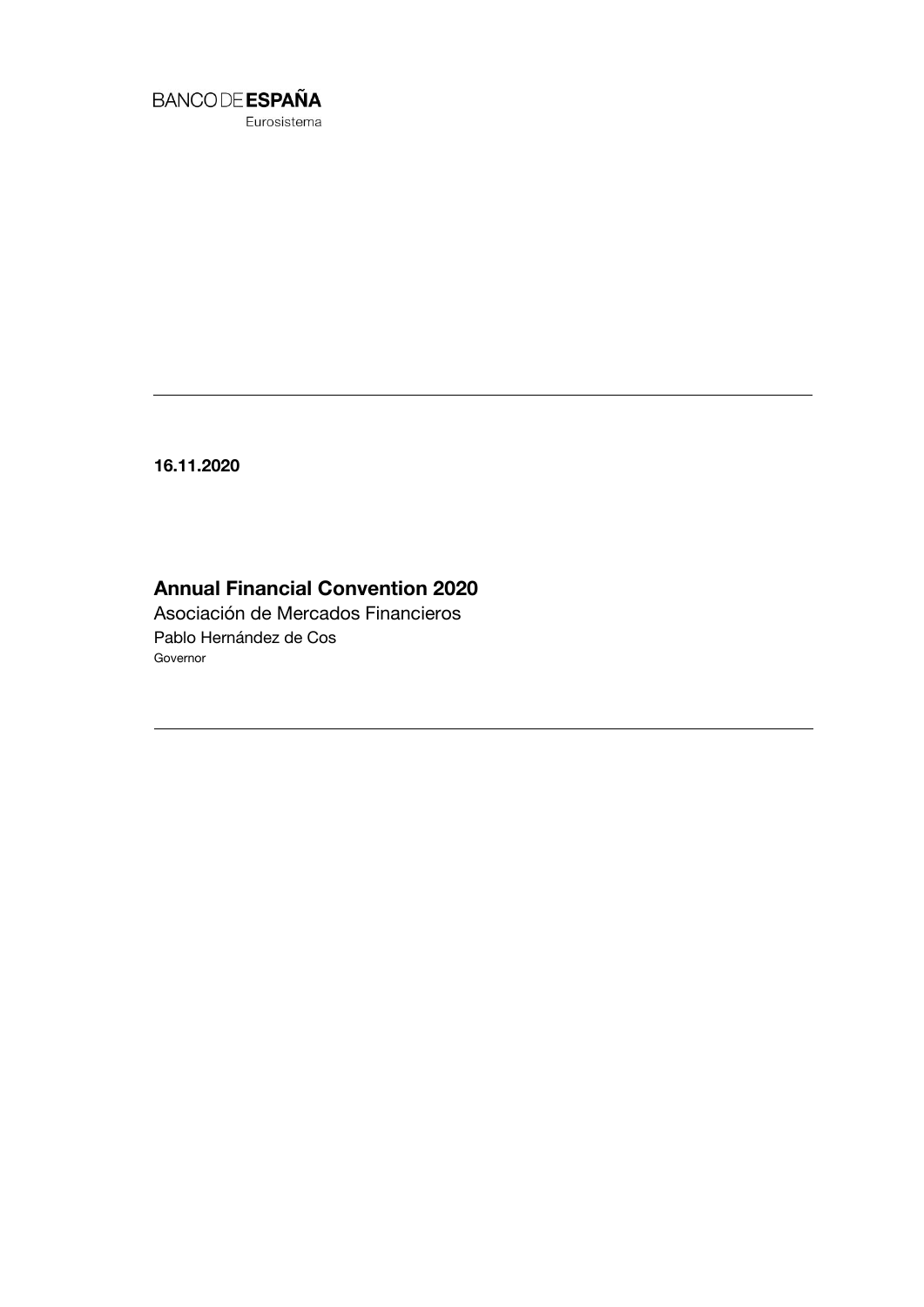Ladies and gentlemen, good morning.

It is my pleasure to take part in this annual conference of the Asociación de Mercados Financieros.

First, I would like to take this opportunity to share with you some reflections on the current economic situation in the euro area and the role that the European Central Bank's (ECB) monetary policy could play over the coming months in staving off some of the more serious consequences, at least from the economic standpoint, of the second wave of COVID-19 in Europe.

In the second part of my speech, I would also like to discuss some of the challenges for monetary policy in advanced economies, which have prompted the main central banks, among them the ECB, to launch a review of their monetary policy strategy.

Lastly, I would like to conclude with a few thoughts on the studies that will allow us to assess whether introducing a digital euro would be warranted.



## **Monetary policy in response to the second wave of COVID-19**

The health crisis and the containment measures deployed triggered a deep global recession in the first half of the year. Since the height of the crisis last spring, economic activity has been on a recovery path. However, this recovery is subject to a high level of uncertainty and has been partial, uneven and fragile.

Euro area GDP in the third quarter was still 4.3% below that of the fourth quarter of 2019. By country, among the four largest euro area economies, the output loss was more pronounced in Spain (9.1%) than in Italy, France and Germany (down 4.5%, 4.1% and 4.2%, respectively).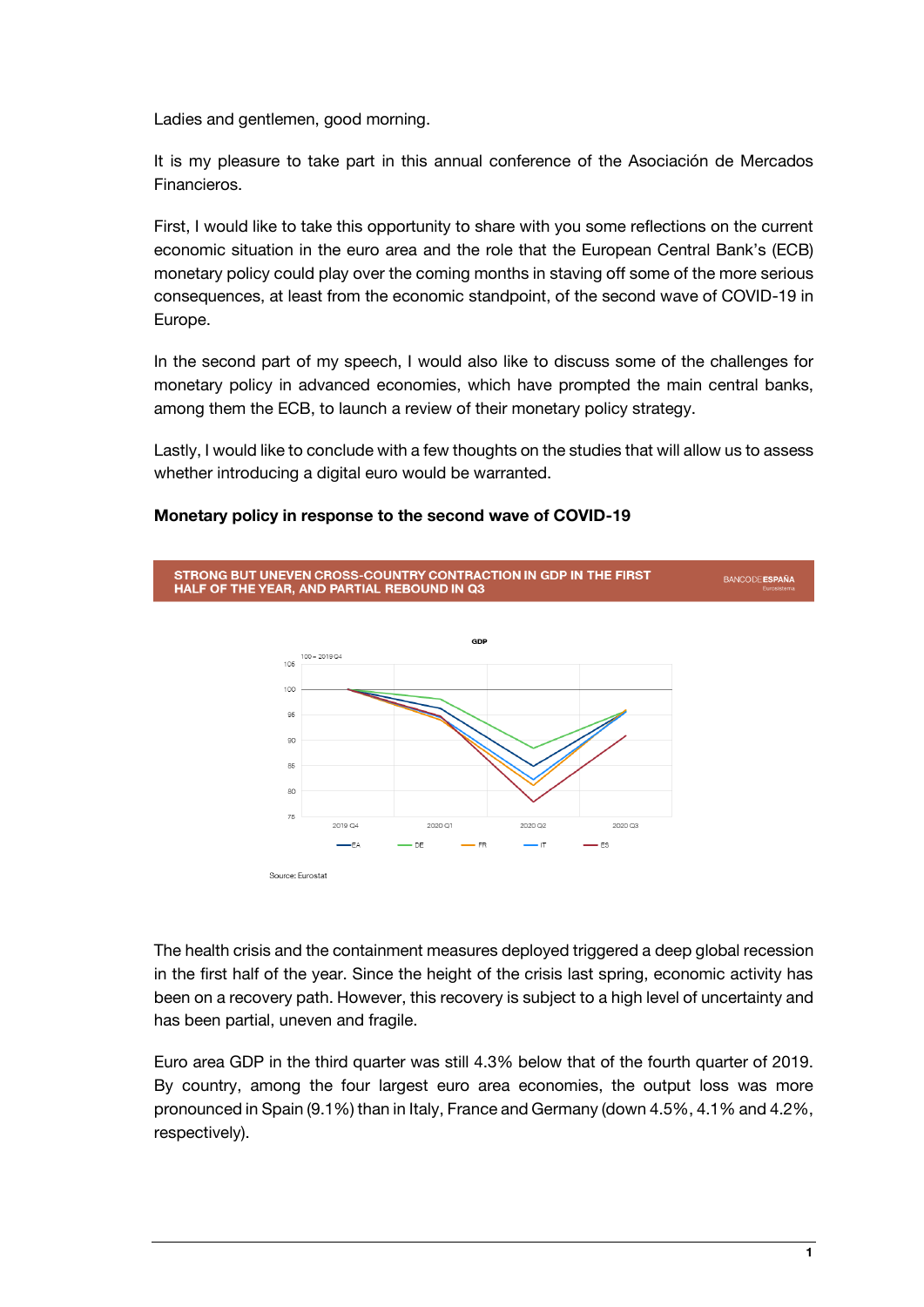#### SLOWDOWN IN PMI. HIGHLIGHTING THE DOWNSIDE RISKS TO THE FORECAST RECOVERY IN 2020 Q4 AND IN 2021





Much uncertainty also persists regarding the intensity of the recovery in the fourth quarter of the year, in view of the recent course of the pandemic in Europe. The few short-term indicators available signal a slowdown in activity growth, which could be exacerbated – and even lead to contraction in at least some countries or sectors – by the widespread implementation of new measures to contain the health crisis.

In the euro area, the PMI (the most leading indicator) for October fell by 0.5 percentage points (pp) to 50, standing at the boundary between expansion and recession. The pandemic is having a notably uneven impact, affecting primarily the services sector, whose PMI fell 1.1 pp to 46.9. Conversely, the manufacturing PMI rose 1.3 pp to 58.4. Similarly, the European Commission's consumer confidence indicator also contracted.

The latest ECB staff projections were published in late September; the baseline scenario indicates a drop in euro area GDP of 8% in 2020, followed by growth of 5% in 2021. However, the feasibility of these figures is in doubt, since one of the assumptions under this baseline scenario was that the epidemiological situation would not worsen in the near term. Developments since the projection cut-off date appear to contradict that assumption.

The recent news regarding the availability of a vaccine early next year is obviously to be welcomed. If confirmed, this should serve to improve confidence and preclude the more negative economic scenarios, although it will take time for the attendant effects on activity to become apparent.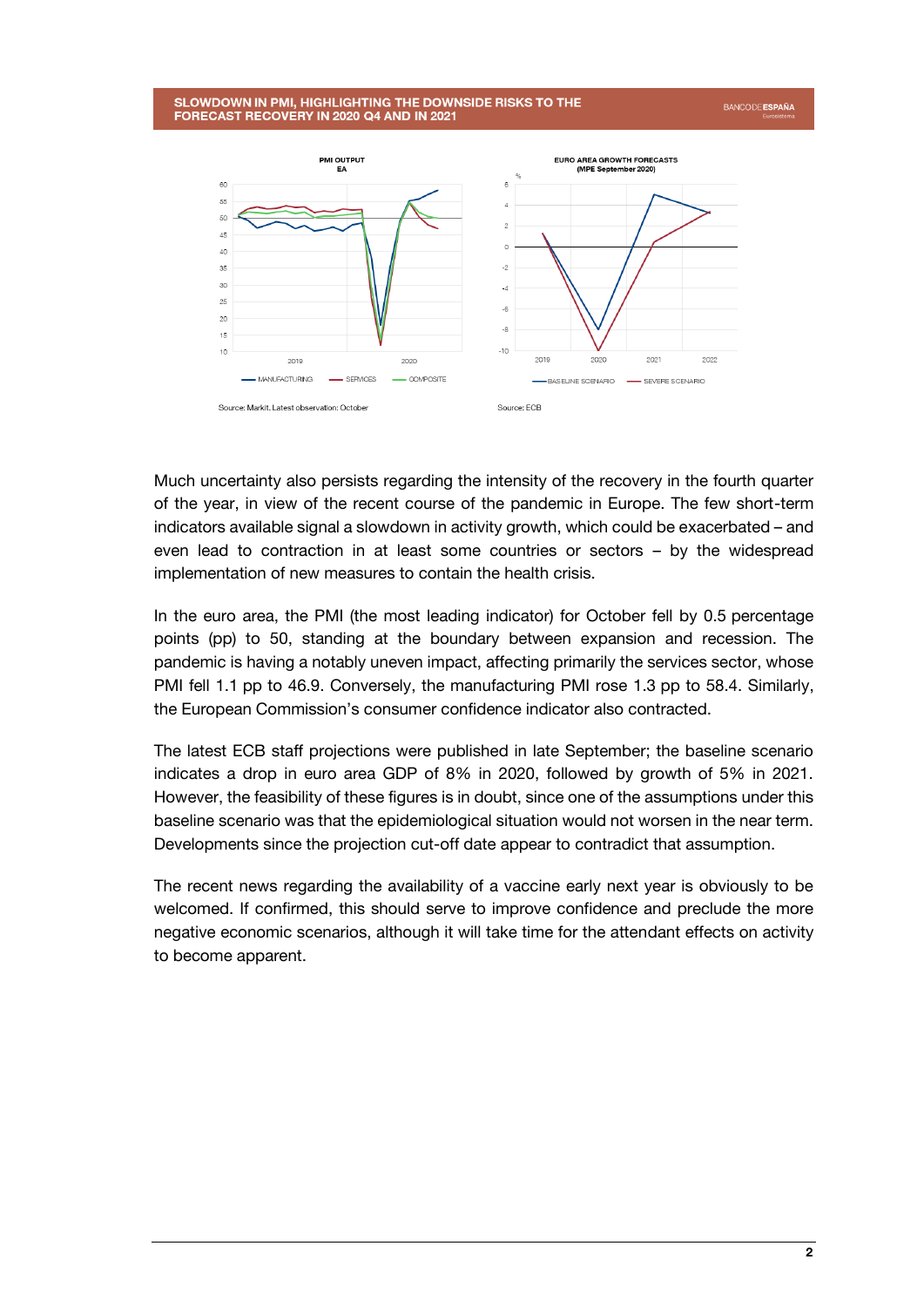# INFLATION REMAINS LOW, WITH THE ATTENDANT DYNAMICS INFLUENCED BY<br>THE APPRECIATION OF THE EURO, ENERGY AND THE CUT TO GERMAN VAT

**BANCODE ESPAÑA** 



As regards the euro area inflation outlook, the ECB forecasts a very modest rise this year of 0.3%, with a recovery to 1% in 2021 and 1.3% in 2022. However, these values are well short of the medium-term price stability target, defined as inflation rates below, but close to, 2% over the medium term.

The latest flash estimate for the euro area Harmonised Index of Consumer Prices, referring to October, shows annual inflation of -0.3%, weighed down by the recent appreciation of the euro, low energy and services prices, and the temporary impact of the VAT cut in Germany. Core inflation held at an all-time low of 0.2% in October, unchanged on September.

It is worth noting that 35% of the headline inflation components recorded negative growth rates, and around 70% of the components grew at rates of less than 1%. Consumer expectations have held on a downward path since March, while the metric derived from financial markets (five-year swaps) declined slightly to 1.16%. Meanwhile, the long-term expectations of the Survey of Professional Forecasters held stable at around 1.7%.

The situation I have just described is, therefore, one of a fragile and uncertain recovery in the euro area, in which some of the downside risks for our baseline scenario, which were identified just a few months ago, are materialising. The scenario of slower economic growth in the short term, together with recent price trends (likewise worse than expected), increase the risk of a de-anchoring of inflation expectations.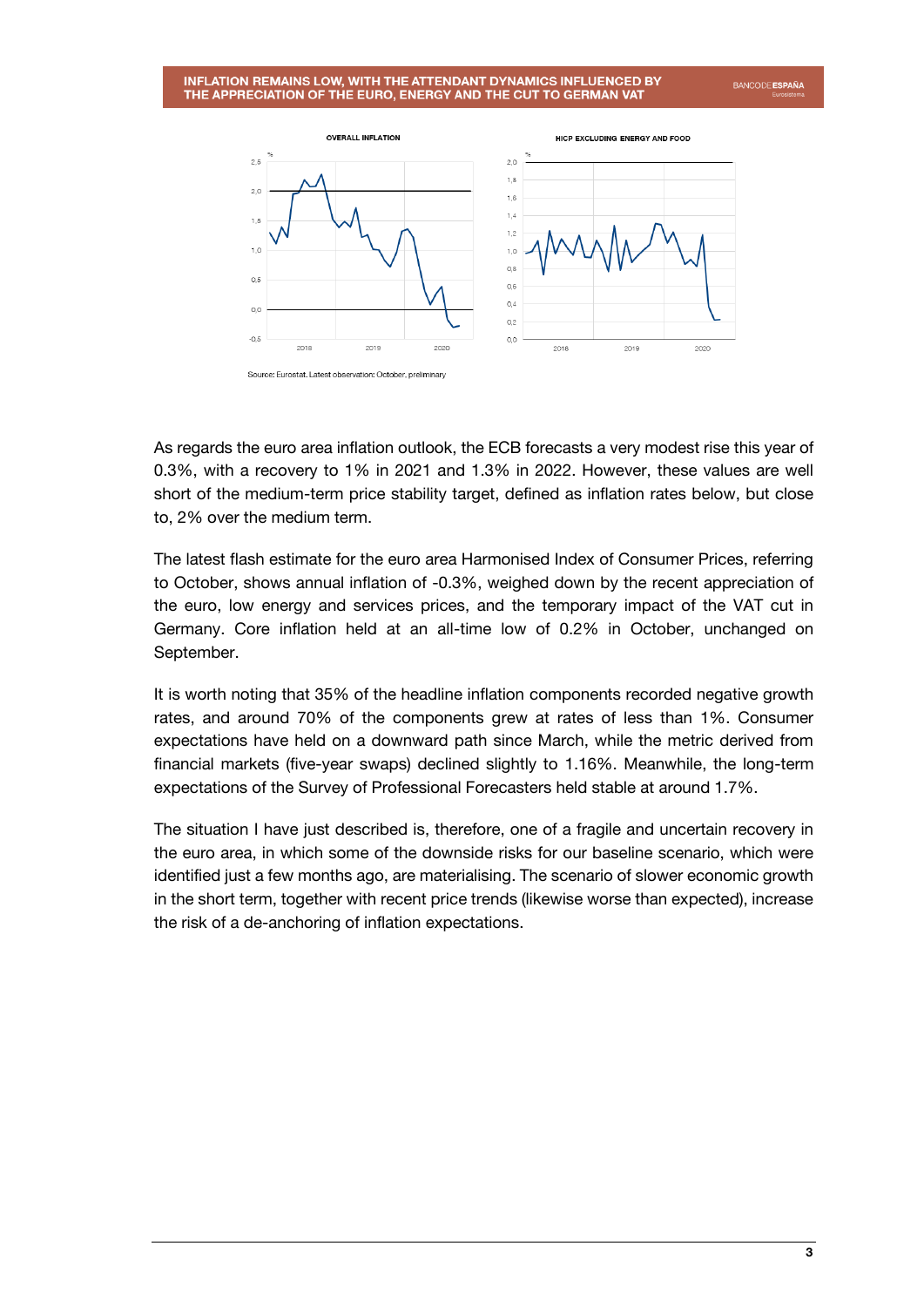

#### The PEPP has shown its effectiveness in terms of easing euro area financial conditions and avoiding fragmentation

Against this backdrop, at our October meeting, the ECB Governing Council underscored its readiness to adjust all monetary policy instruments to contend with the pandemic's impact on price stability.

In my opinion, the recalibration of monetary policy instruments in response to the second wave of the pandemic should, at least, include further recourse to our pandemic emergency purchase programme (PEPP) and our targeted longer-term refinancing operations (TLTROs).

The PEPP was launched in March to counter the adverse consequences of the first wave of the pandemic. Its flexibility is what sets it apart from the asset purchase programme (APP) in place before the COVID-19 outbreak.

Thus, whereas the APP is relatively rigid in terms of how the asset purchases are distributed both over time and across jurisdictions, the PEPP has allowed us to concentrate purchases on those countries whose financing conditions, at any given time, have been subject to a greater degree of tightening.

Thanks to this flexibility, together with its large initial envelope, the announcement of the creation of the PEPP on 18 March served to substantially reduce interest rates on sovereign debt, especially that of the countries hardest hit by the health crisis at that moment, such as Italy and Spain.

From a broader perspective, the introduction of the PEPP – and the subsequent increase of its initial envelope in early June – led to a period of gradual easing of financial conditions in the euro area, not only for sovereign debt, but also other market segments such as corporate debt. In addition, according to analysis by the Banco de España, the PEPP is having a markedly favourable impact on GDP growth and inflation in the euro area.<sup>1</sup>

Against the current backdrop of uncertainty surrounding the pandemic's severity and duration, the best contribution that economic policy can make is to instil confidence and certainty. When it comes to monetary policy, this means ensuring accommodative financial conditions for all economic agents for as long as necessary. In view of how the pandemic

l

 $<sup>1</sup>$  See Aguilar et al. (2020).</sup>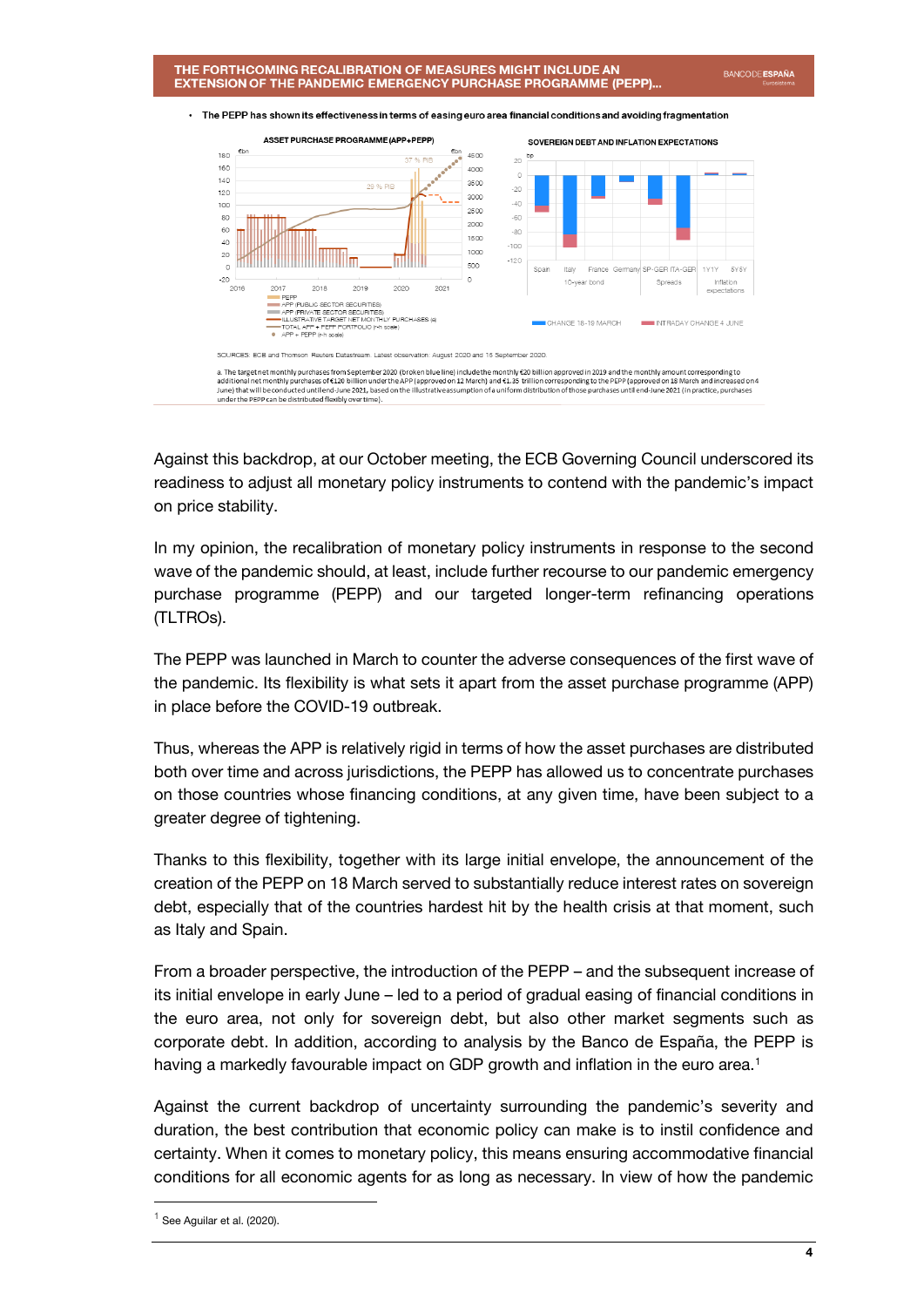is unfolding and its economic effects, we clearly need more time (and the attendant volume) now than we projected just a few months ago (as you know, the PEPP runs until June 2021).

Further, as was true of the first wave, it is highly likely that the second wave's economic impact will be uneven across the various euro area countries, aside from the fact that the general government fiscal position is also very different. Therefore, retaining the PEPP's flexibility is essential to head off problems of financial fragmentation that hinder the transmission of our monetary policy.



In addition to the PEPP, another instrument that may be recalibrated in the near term are our TLTROs. This programme provides banks with funding under particularly advantageous conditions, provided that they achieve certain goals in terms of lending to firms and households (the latter excluding loans for house purchase).

The programme was made more attractive still to banks at the outbreak of the pandemic, allowing them to obtain funding at an interest rate that could temporarily be as low as -1%, on the condition that they do not reduce their volume of eligible lending in light of the pandemic crisis.

These revised terms and conditions have been a success: in the June TLTRO III operation, participating banks received a total of €1.31 trillion, an all-time high for the Eurosystem's refinancing operations. More importantly, the evidence available suggests that banks have indeed used the financing received to lend to the real economy.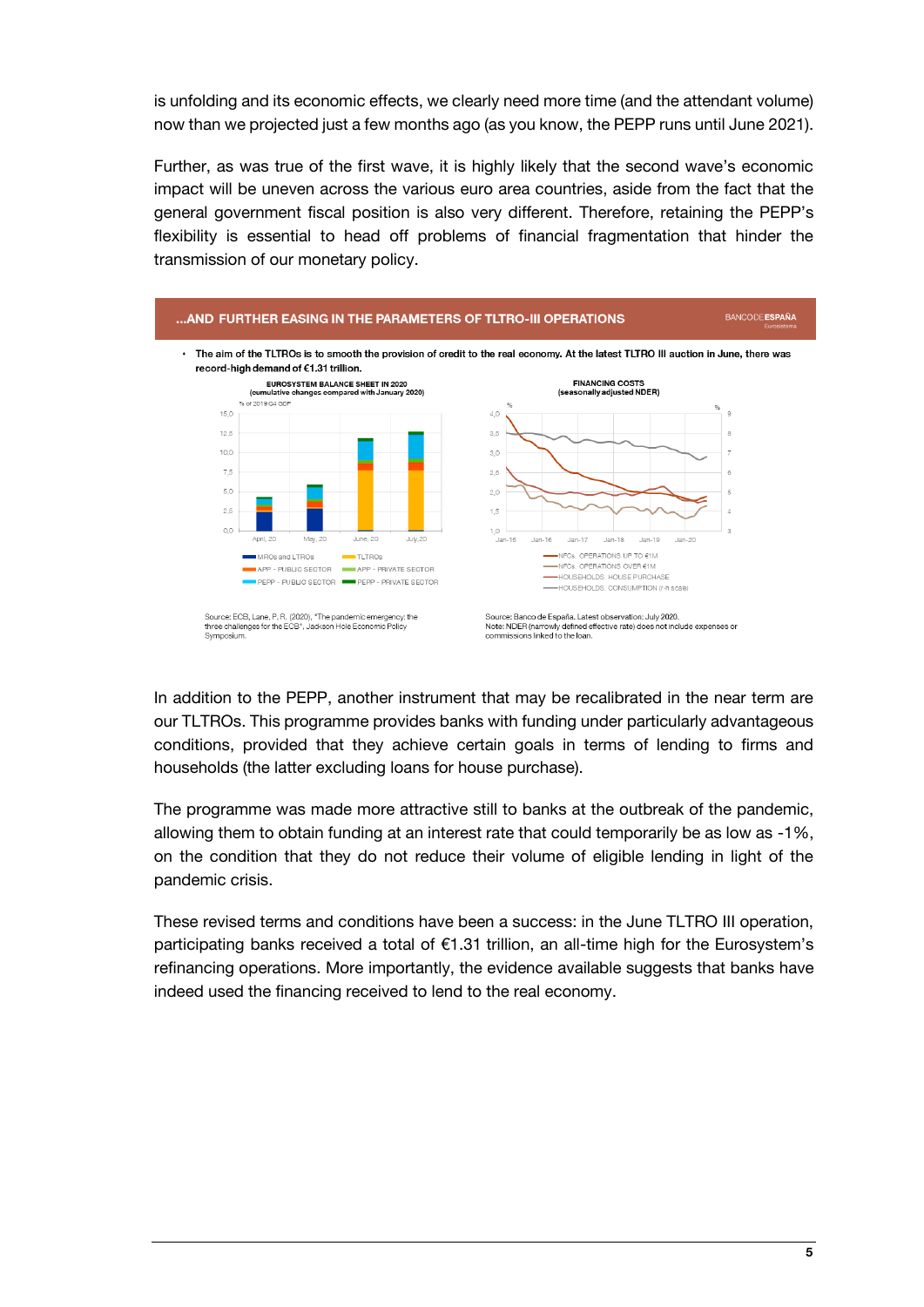In conclusion, in the face of a deteriorating outlook for activity and inflation, the ECB Governing Council must increase monetary accommodation and head off problems of fragmentation in the transmission of monetary policy, primarily through the instruments that have proved most effective during this crisis.

## **The ECB's strategy review**



In the second part of my address I will take a longer-term perspective and reflect on the changes occurring in the implementation of monetary policy in the advanced economies, which have led the ECB, like other central banks, to review its strategy.

In the years prior to the 2007–2012 crisis, which in our case coincided with the early years of the ECB, a certain consensus emerged among the advanced economies regarding the role and functioning of central banks. These were designed as independent entities, that is, not subject to direct control by governments, with a clear mandate to ensure price stability, in addition to full employment in some jurisdictions, such as the United States.

The price stability mandate is normally expressed as a numerical inflation target, frequently 2% or, as in the case of the ECB, a rate below, but close to, 2%. To achieve its price stability target, the central bank adjusts the general level of interest rates on the funding raised – via bank loans or in the debt markets – by agents in the real economy (businesses, households and governments).

Although the central bank controls the nominal interest rate, it is the "real" interest rate – that is, the nominal rate less expected inflation – that is relevant for households' and businesses' spending decisions. For instance, a nominal interest rate of 2% when expected inflation is 4% is much more expansive than a nominal interest rate of 1% in a noninflationary setting.

Given that the prices that determine inflation are partly rigid, the central bank may influence the real interest rate by adjusting nominal rates. Before the onset of the financial crisis, the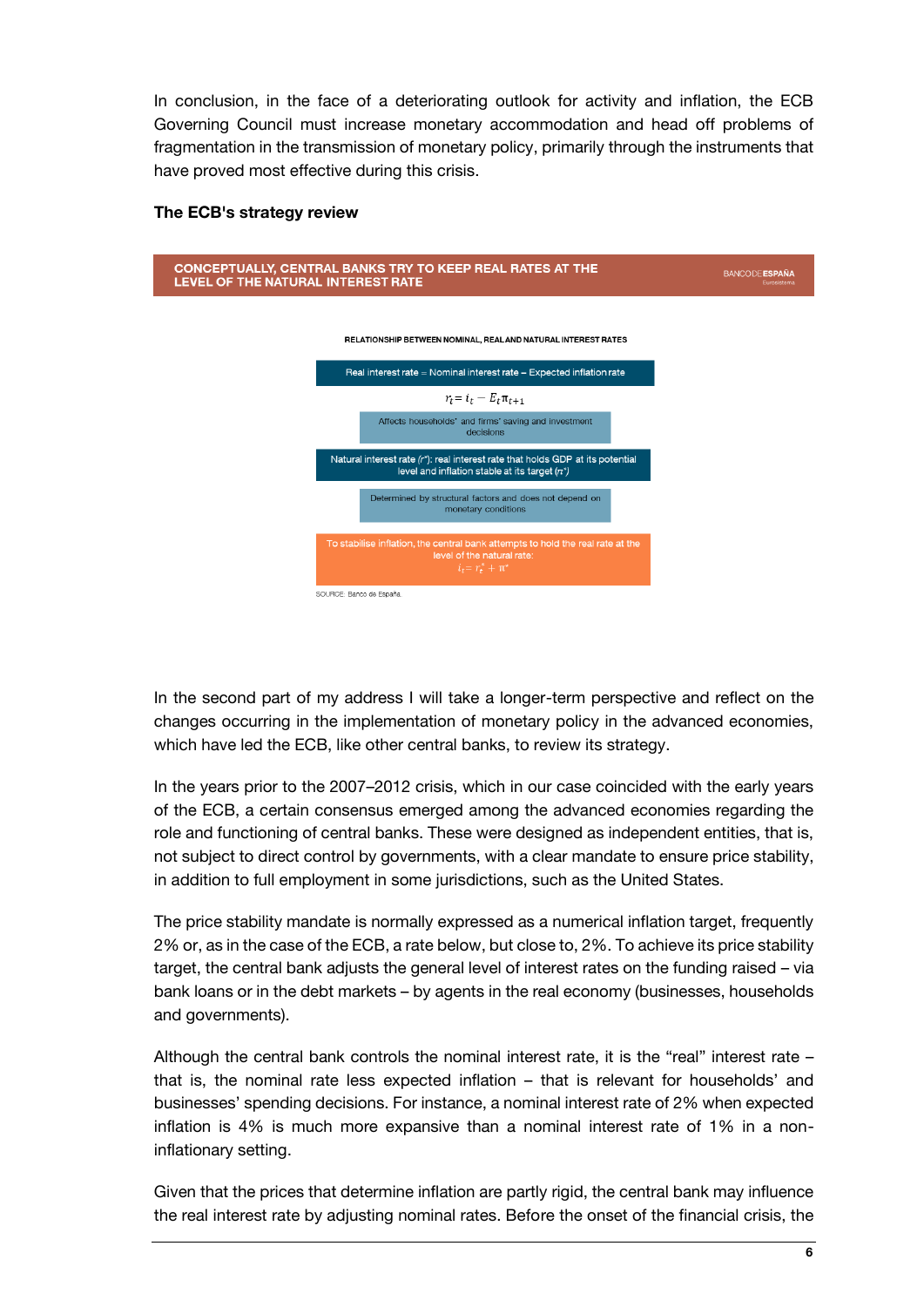central bankers' handbook prescribed that if the economy was overheating and prices and wages were under growing pressure, the central bank should raise nominal interest rates above inflation expectations, thus tightening real rates and cooling down the economy. And vice versa, in a downturn, with falling prices and rising unemployment, the central bank should cut nominal interest rates, thus reducing real rates and stimulating aggregate demand.

Conceptually, central bankers tried to keep real interest rates at a level — known as the "natural rate of interest" — that held GDP at its potential level and inflation stable at around its target.<sup>2</sup> The natural rate of interest cannot be observed directly and can only be estimated, with some uncertainty, econometrically.<sup>3</sup>





According to available estimates, in recent decades the natural rate of interest appears to have progressively declined in the advanced economies. This is attributed to demographic factors, such as population ageing, or technological factors, such as lower productivity growth, which have changed the balance between the supply of savings and investment demand. In the case of the euro area, estimates even place the natural rate of interest at negative levels.<sup>4</sup>

Consequently, to stabilise inflation, real interest rates must now be lower than two or three decades ago. This would not be problematic if nominal rates could fall as far as necessary; for example, with expected inflation of 1%, to achieve a real interest rate of, let's say, -2%, the nominal rate would have to be lowered to -1%.

The problem is that nominal interest rates cannot drop as far into negative territory as sometimes would be necessary. Were central banks to set interest rates of -5%, for example, commercial banks would endure negative yields on a large part of their assets, which would adversely affect their profitability and, ultimately, their financial intermediation

 $<sup>4</sup>$  See, for example, Fiorentini et al. (2018).</sup>

1

 $^2$  [The concept, determinants and implications for monetary policy](https://www.bde.es/f/webbde/SES/Secciones/Publicaciones/InformesBoletinesRevistas/ArticulosAnaliticos/2017/T1/files/beaa1701-art7e.pdf) of the natural rate of interest are discussed in Galesi et al. (2017).

 $3$  Holston et al. (2017), for example, estimate that in 2016 the natural rate was positive, but very close to zero, in the United States.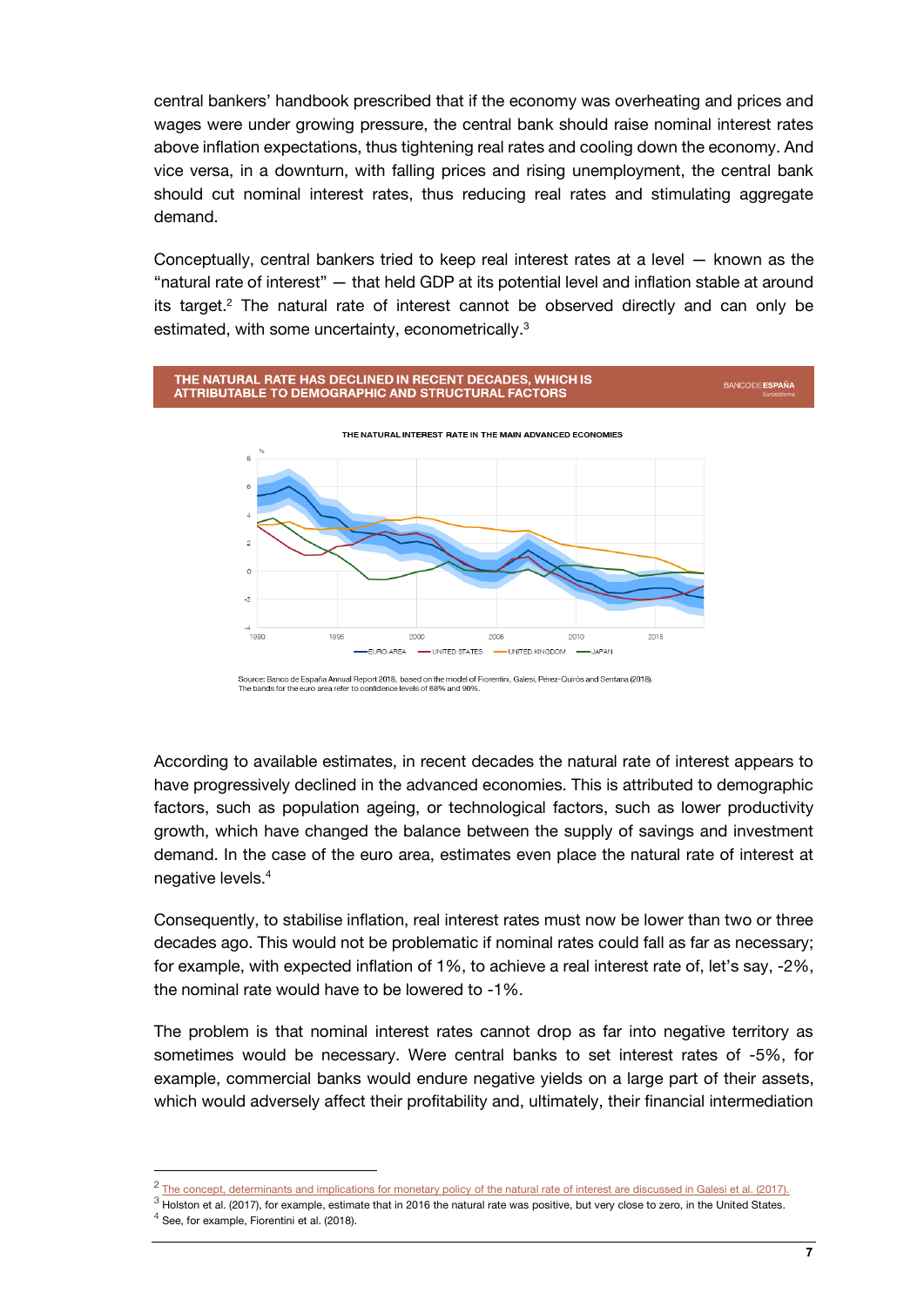capacity. This would have an attendant negative impact on credit supply, economic activity and inflation.

There is therefore a lower bound on nominal interest rates. Should central banks lower interest rates below this bound, the effect on the economy may be contractionary rather than expansionary, owing to the adverse effects on the financial system as a whole.<sup>5</sup> The level of this lower bound on interest rates is not directly observable and varies over time based on the financial sector's situation. In any event, it represents the floor for central bank interest rate cuts.

In Europe, the ECB's deposit facility rate was already set at -0.5% before the COVID-19 crisis.<sup>6</sup> In our statements, we have stressed that this rate could be further lowered in the future. Yet in any event, looking back it seems clear that conventional monetary policy i.e. that based on controlling the short-term interest rate — has less scope for action than, for example, a few decades ago.

The lower bound on interest rates generates asymmetry in monetary policy conduct. As I commented earlier, if inflation rises above its target, central banks may increase interest rates as much as necessary in order to "cool" the economy. However, in the face of deflationary shocks driving inflation below its target and leading the central bank to cut its interest rates, these may ultimately "collide" with their lower bound. This asymmetry makes monetary policy potentially very effective for combating inflation, but less so for combating deflation or even persistently low inflation.

The latter may lead to a dangerous vicious circle. Against a backdrop where central banks' hands are expected to be frequently tied by the lower bound on interest rates, economic agents will expect any inflation overshooting to be corrected swiftly. However, this is not the case for undershooting. Therefore, average expected inflation over a long period will tend to run below target.

Given that in the long run the nominal interest rate is the real equilibrium interest rate plus expected inflation, a fall in the latter implies lower average nominal rates, causing them to collide with their lower bound more often. This entails less headroom to provide stimulus in recessions with low inflation, further lowering inflation expectations, and so it continues.

In this setting of historically low natural rates, a loss of interest rate policy scope and deanchoring risk for inflation expectations, the main central banks have deemed it necessary to rethink their monetary policy strategy, i.e. how they structure their monetary policy targets and how they pursue them with the tools available.

To date, within their strategic frameworks most central banks have followed variants of what is known as inflation targeting, whereby they target inflation running close to a precise numerical value  $-$  e.g. 2%  $-$  over the medium term.

l

 $^5$  See, for example, Brunnermeier and Koby (2018) for a discussion of the effect of interest rates on bank profitability and their ability to lend.

 $^6$  Arce et al. (2018) estimate that these negative rates do not necessarily tighten the credit supply of European — or, in particular, Spanish — banks.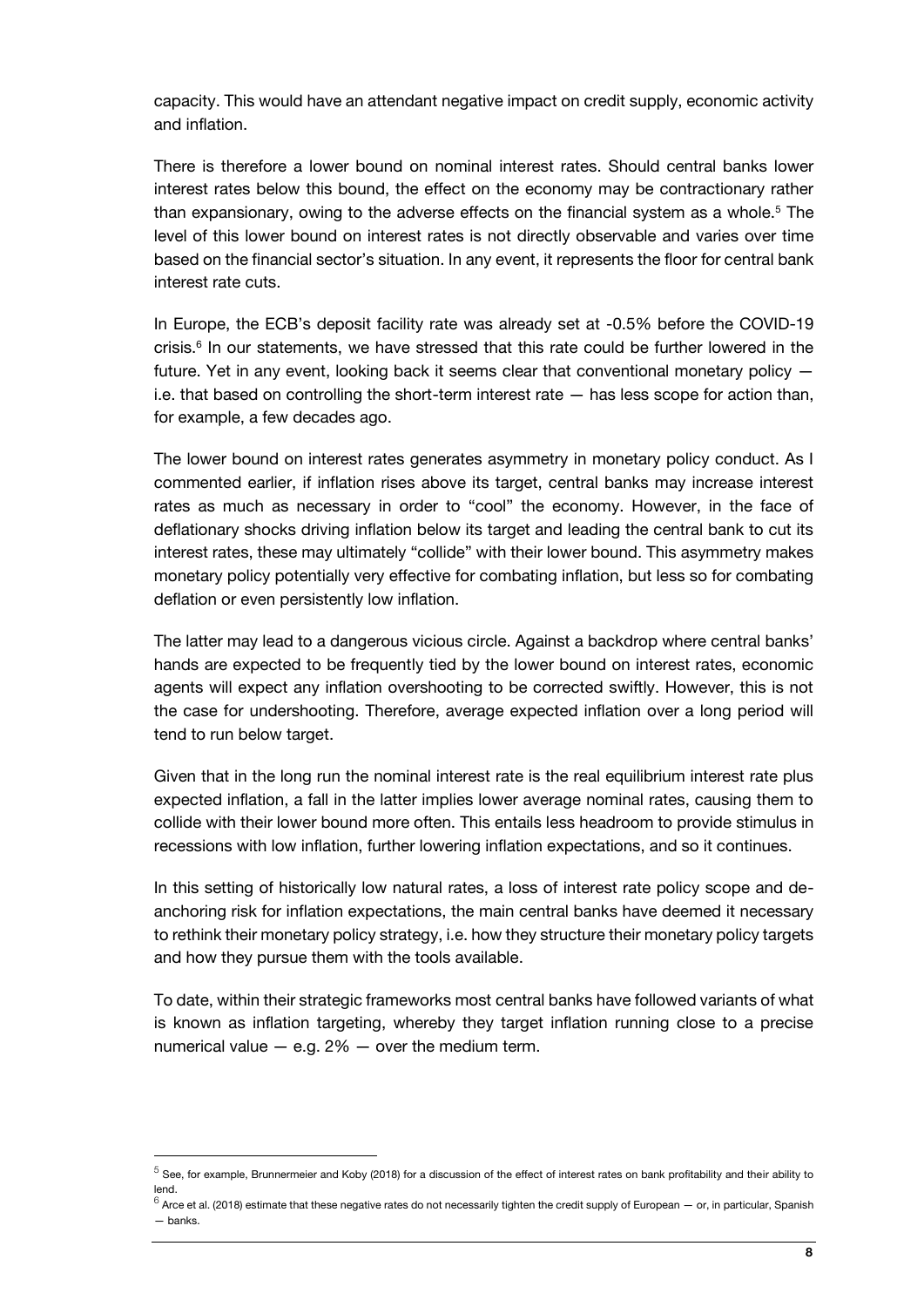#### MAKE-UP STRATEGIES ADJUST FOR PAST DEVIATIONS BY INFLATION **FROM TARGET**



Yet alternative monetary policy strategies exist whereby a central bank attempts to make up for past deviations of inflation from its target. These are the so-called make-up strategies.<sup>7</sup> One of them is known as price-level targeting.

In this case, the central bank announces a target price-level growth rate, e.g. 2%. Unlike inflation targeting, should inflation temporarily fall below 2% for any reason, the central bank will have to ensure that it rises above 2% in the future so that the price level returns to its target path. This strategy forces the central bank to correct in the future any past inflation deviation from the value consistent with the price-level target.



l

**BANCODE ESPAÑA** 

<sup>7</sup> See Chapter 3 of the Banco de España's *Annual Report 2018* for a detailed discussion of make-up strategies.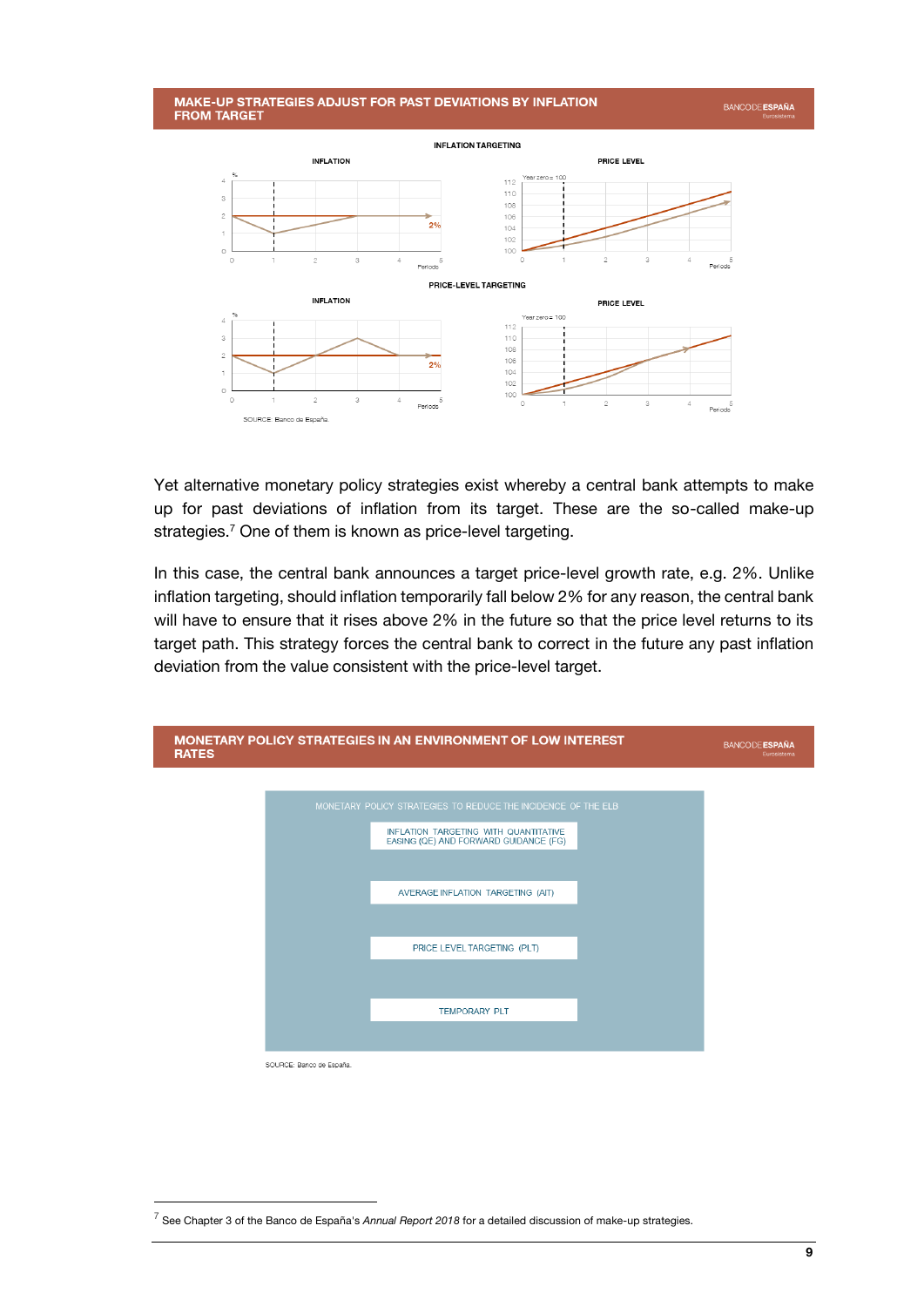A less radical strategy, but kindred in spirit, is that known as average inflation targeting. In this case, the central bank targets average inflation running at its target rate over a given period. Unlike traditional inflation targeting, it includes a component for making up for past deviations, but only over a specific period of time. This contrasts with price-level targeting, where all past deviations should be compensated for, regardless of how long ago they occurred.

One characteristic of these make-up strategies is their symmetry, understood as the central bank's commitment to react equally to both undershooting — which, as we have seen, are the really problematic deviations in the current context — and overshooting. In other words, after a period of above-target inflation the central bank would have to reduce inflation below the target, which would require depressing economic activity and employment.

Given that such a commitment may not be entirely credible, it has recently been proposed that such strategies be temporary. In other words, the central bank operates normally within a traditional inflation targeting framework, but, in response to low inflation crises driving interest rates close to their lower bound, it commits to a make-up strategy to recover the "lost inflation" over that period in the future.<sup>8</sup>

In recent years, several central banks (including the ECB and the US Federal Reserve) have launched monetary policy strategy reviews. Against this backdrop, the Federal Reserve announced at the end of August the main findings of its strategic review. Among other changes, this has led it to adopt a new average inflation targeting strategy, albeit without specifying some of its key elements, such as the length of the period over which the average inflation to be stabilised is calculated.

In particular, the Federal Reserve affirms in its new strategic framework that following periods when inflation has been running persistently below 2%, it will aim to achieve inflation moderately above 2% for some time.<sup>9</sup>

In January 2020 the ECB announced the launch of its monetary policy strategy review. The outbreak of COVID-19 has delayed this process, which is expected to spill over into 2021. Given that this is an ongoing process, the takeaways are as yet unknown. However, I can reveal that it is an open process; both the ECB and the national central banks of the Eurosystem are conducting a great deal of analysis and are seeking the input of civil society, academic economists and other professional and social cohorts.

The ECB's strategy review is very ambitious; not only does it analyse matters such as possibly adopting make-up strategies for past deviations of inflation from its target, but it also addresses additional topics such as the design and optimal use of the various monetary policy tools; the measurement of inflation; the interactions between monetary policy and macroprudential policy; the institution's communication policy; and the impact of climate change, digitalisation and globalisation on monetary policy. All these facets and others covered by the strategic review may be relevant when delivering on our price stability mandate.

1

 $^8$  See, for example, Bernanke et al. (2019).

<sup>9</sup> See Box 2 of the "Quarterly report on the Spanish economy", *Economic Bulletin,* 3/2020, Banco de España, for a description of this announcement and an assessment of its effects on financial markets.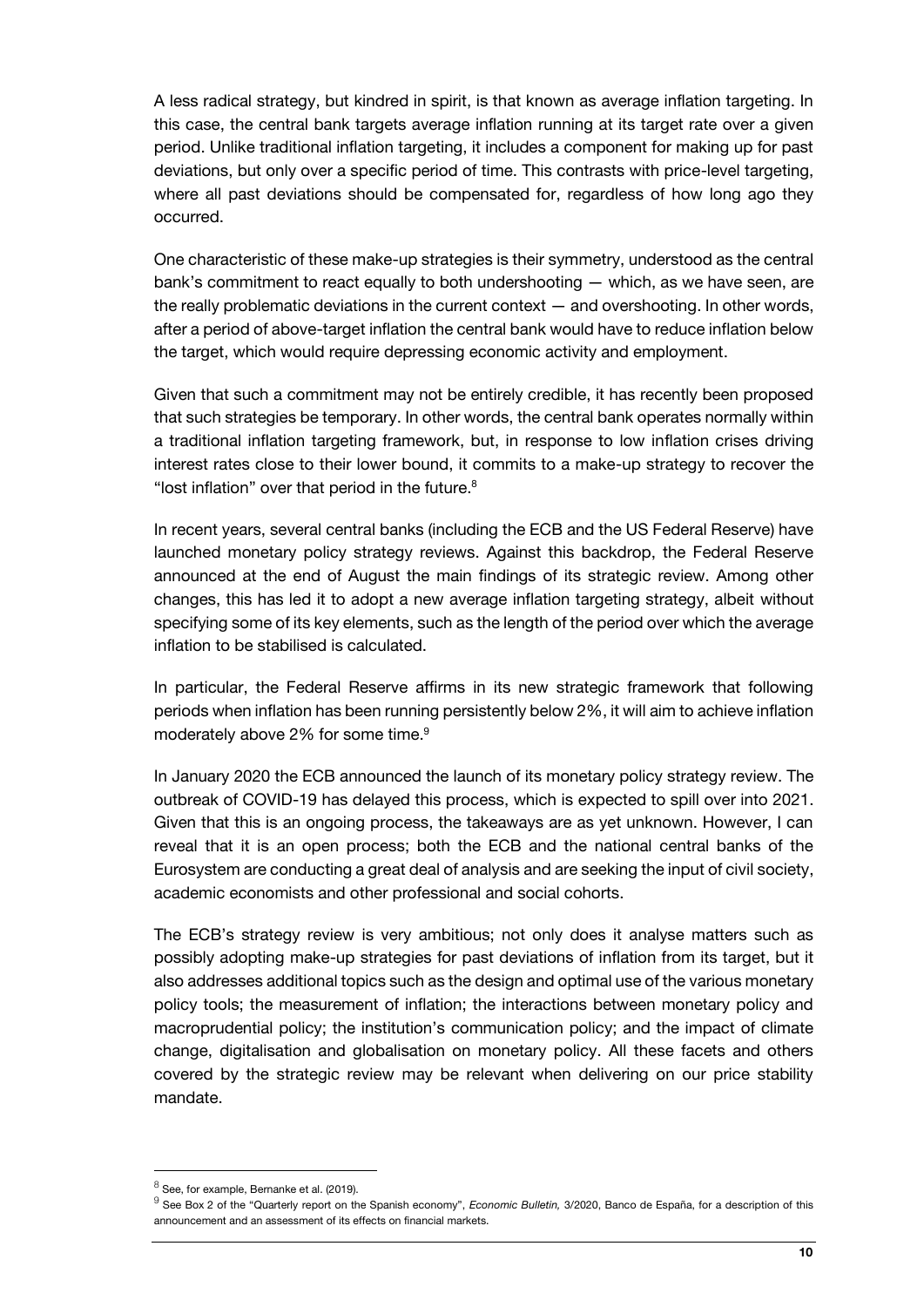Indeed, one of this review's key topics will be the definition of the ECB's price stability target. The current inflation target, aiming at inflation rates of below, but close to, 2%, may be reformulated.

First, it may be necessary to clarify the specific level of inflation targeted, to make it easier for economic agents to understand. Second, making this target more symmetrical could also be possible, clarifying that the ECB would be as tolerant of overshooting as of undershooting.

Likewise, in the current environment of low inflation and interest rates verging on their lower bound, the inflation target must take into account the need for a sufficiently high buffer, above zero, granting conventional interest rate policy more room for manoeuvre.

Another key aspect will be which tools are to be included in the ECB's monetary policy toolkit and how they are to interact within the new strategic framework. In this regard, it seems clear that one of the current review's takeaways will be that, against the backdrop of low natural interest rates and greater constraints on the use of nominal interest rates as a stabiliser, asset purchase programmes and liquidity-providing operations have become part of central bankers' conventional "toolkit".

One problem specific to the euro area is the so-called "fragmentation" in the transmission of the common monetary policy. This means that governments' financing conditions vary significantly across countries as a result of, among other factors, the different sovereign risk premia in the euro area. This, in turn, also impacts on firms' and financial institutions' financing costs in the different countries. In fact, the cost of government debt in each country usually acts as a "floor" or "baseline" for corporate and bank debt. Consequently, in those countries whose governments' debt repayment prospects are better and which therefore have more favourable financing conditions, the borrowing costs of firms and households, through bank credit, will be lower.

In the context of economic recessions and rising government expenditure, such as the sovereign debt crisis or the current COVID-19 crisis, higher risk premia in some euro area countries could tighten the overall financial conditions in those jurisdictions and threaten price stability in the euro area.

This warrants permanently equipping ourselves with sufficiently flexible tools, so as to avoid the re-emergence of fragmentation dynamics that jeopardise the correct transmission of monetary policy throughout the euro area. In other words, the new strategic framework's tools should inherit, in my opinion, the flexibility that has characterised the PEPP.

Regardless of the final outcome, I am sure that this review will boost the effectiveness of monetary policy in the euro area and its ability to achieve its targets in the macroeconomic environment of the coming decade.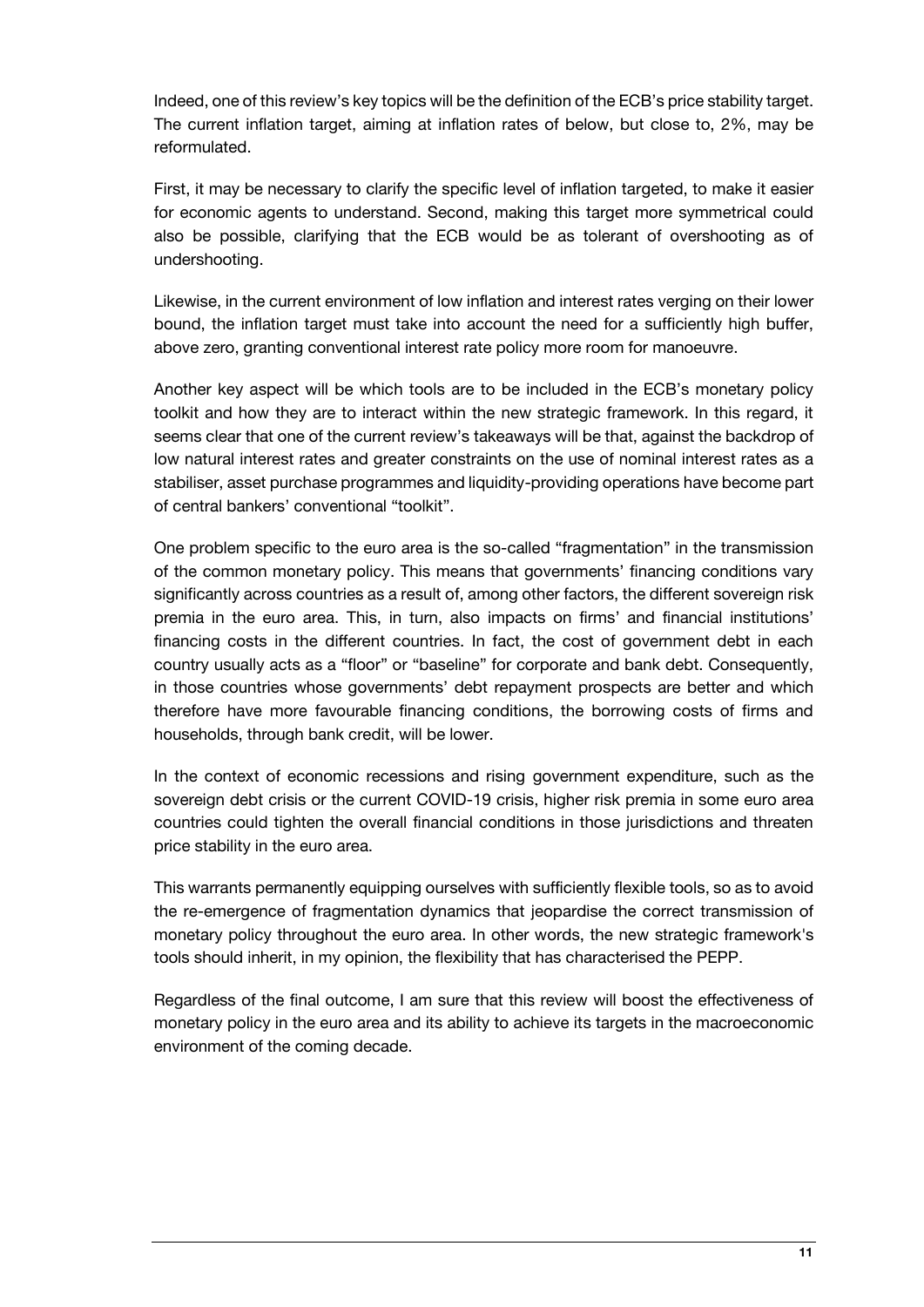## **The introduction of a digital euro**

#### **ECB REPORT ON THE DIGITAL EURO**

```
BANCODE ESPAÑA
```
- Published on 2 October 2020
- Entails an initial theoretical analysis => does not mean a decision on issuance
- Main contents:
	- Definition of the digital euro concept (complement to cash)
	- Scenarios that might justify its issuance
	- · Initial analysis of implications and requirements
	- Technical and functional design options
- Next steps:
	- In-depth analysis of its practical implications (financial stability, monetary policy, etc.) and legal aspects
	- Evaluation of technical possibilities and of different design options => experimentation

The Eurosystem should be ready to be able to issue a digital euro if it considers this necessary

Monetary policy and the tools available to enhance its effective implementation are not the only matters currently to the fore of central banks' agendas. At a time of such deep-seated transformation like the present, there is no shortage of topics vying for our attention.

One I find particularly relevant at present is the growing speed of the ongoing digitalisation of the financial system. The pandemic, on one hand, and the European Commission's announcement of its digital finance strategy, on the other, have placed this matter at the heart of the European debate.

In my opinion, among the transforming effects of digitalisation in the financial sector, one stands out: the far-reaching change payment services are undergoing, both as regards the characteristics of the services per se, and the technology and players taking part. Undoubtedly, this is a significant phenomenon for central banks, given our responsibilities for promoting and ensuring the smooth functioning of payment systems. It is also significant in that digitalisation affords us new opportunities to redefine our role as providers of safe settlement assets.

Indeed, as you know, within the Eurosystem we are, like many of our international counterparts, painstakingly analysing the possibility of issuing digital currency: a "digital euro" in our case. The digital euro would be a new form of central bank monetary liability which, like cash, would be conceived to be accessible both to households and non-financial corporations.

As you can imagine, the introduction of such an instrument would be enormously complex and important. Accordingly, beyond the stimulating intellectual debate that opens up around its future possibilities, a thorough analysis is needed of its various implications and its possible configurations. Further, our role in this area obliges us to be technically ready should developments warrant its placement in circulation.

The initiative to study the advantages and disadvantages of a digital euro stems from an ECB Governing Council decision to set up a high-level task force to further the analysis and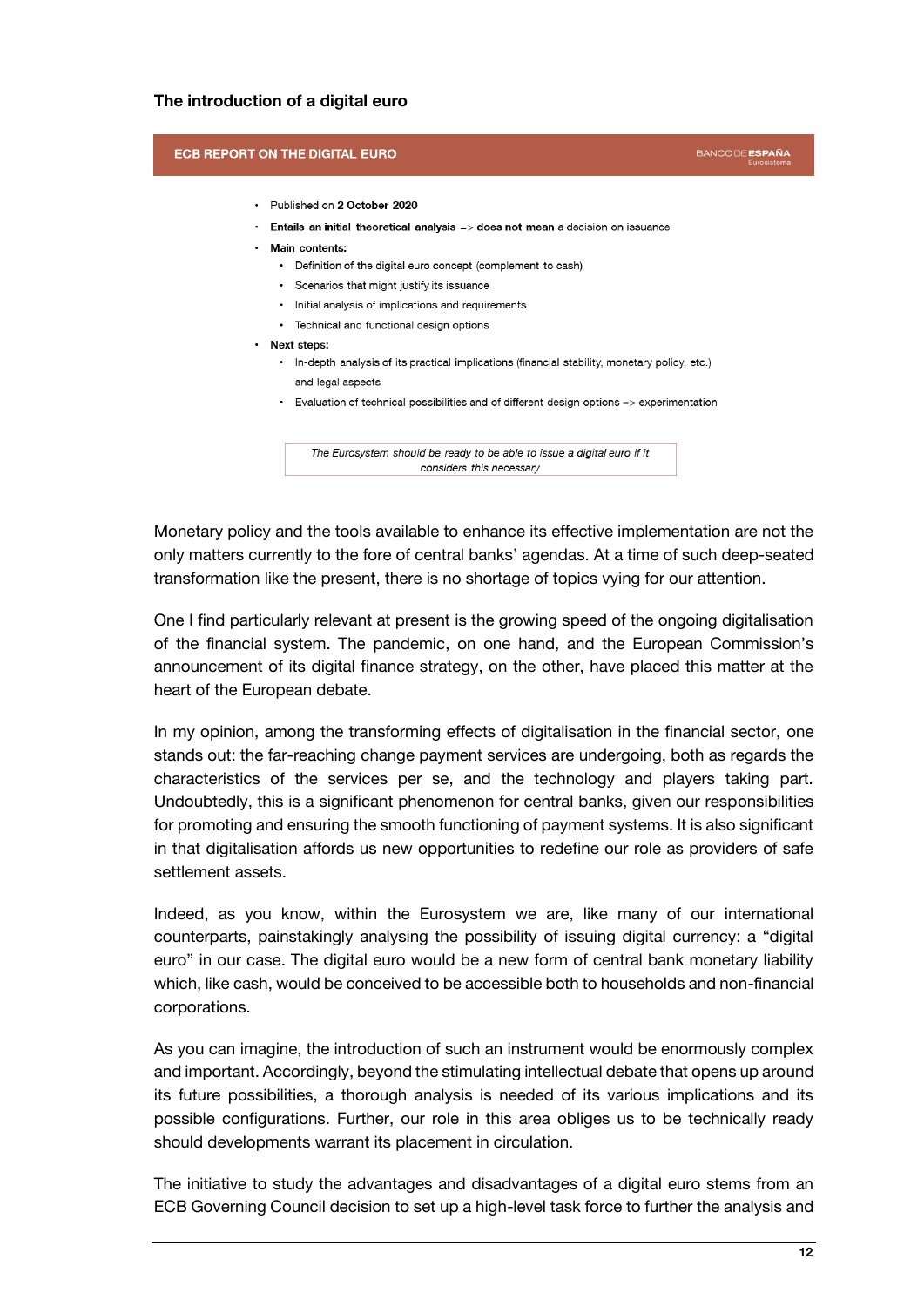extend the knowledge of the Eurosystem in this field. The results of this work are included in a report that not only sets out our preliminary conclusions but also outlines a future roadmap. That is to say, the Eurosystem's exercise is but the first of many steps and thought processes that lie ahead before we come to a firm decision in this connection.

If I had to briefly summarise the main contribution of our report to the current debate, it would be this: we have striven to identify the scenarios which, should they materialise, might warrant the launch of the digital euro as one of the possible measures to be considered in response to the challenges these scenarios would pose. In other words, we have attempted to clarify when a digital euro might prove a good ally that would allow us to continue fulfilling the Eurosystem's mandate and objectives.

Allow me to illustrate this matter with a highly topical example. As I said earlier, the pandemic has prompted greater digitalisation and, as a result, the use of cash as a means of payment has changed notably. Indeed, on our figures, the volume of cash withdrawals from Spanish ATMs during the second quarter of this year has been 52% down on the figure recorded in the same period a year earlier.<sup>10</sup>

Were this one-off phenomenon to become a permanent change in society's preferences, we could cease to count on the public alternative that cash offers to private means of payment. Faced with this situation, the digital euro could be a vehicle for retaining the option whereby citizens have access to the central bank's safe money and avoiding the risks that would arise from total dependence on private means of payment.

However, before launching a digital euro we must resolve many questions. Only thus will we be in a position to respond to the challenges and react swiftly where necessary.

For one thing, we have to acquire practical experience regarding the possibilities technology offers for the operational design of this digital euro. Within the Eurosystem we must consider, among other matters, what the most appropriate technology would be, how we should shape it to ensure maximum resilience and how we would have to involve the private sector in the provision of the digital euro.

Purely technical issues aside, we must further analyse the macroeconomic and financial consequences of a digital euro in the different scenarios identified, as there are basic aspects regarding the potential impact of the digital euro on the economy that would have to be clarified before taking a decision on issuing it.

By way of example, I would highlight the need to minimise the adverse impact that potential banking disintermediation would have on financial stability, or the possible effects of the digital euro on situations of financial instability. These aspects probably require an additional analytical push to ensure that these unwanted secondary effects can be avoided.

In any event, I believe the Eurosystem's current position does not differ substantially from that of those central banks that are immersed in a similar line of thought. Where we may diverge somewhat more is the pace at which we are moving, largely as a result of the different state we are in relative to the scenarios indicated. For instance, in the Nordic countries the diminished use of cash is already a fact. Likewise, means of payment in China

<sup>10</sup> [https://www.bde.es/f/webbde/SPA/sispago/ficheros/es/estadisticas.pdf.](https://www.bde.es/f/webbde/SPA/sispago/ficheros/es/estadisticas.pdf)

l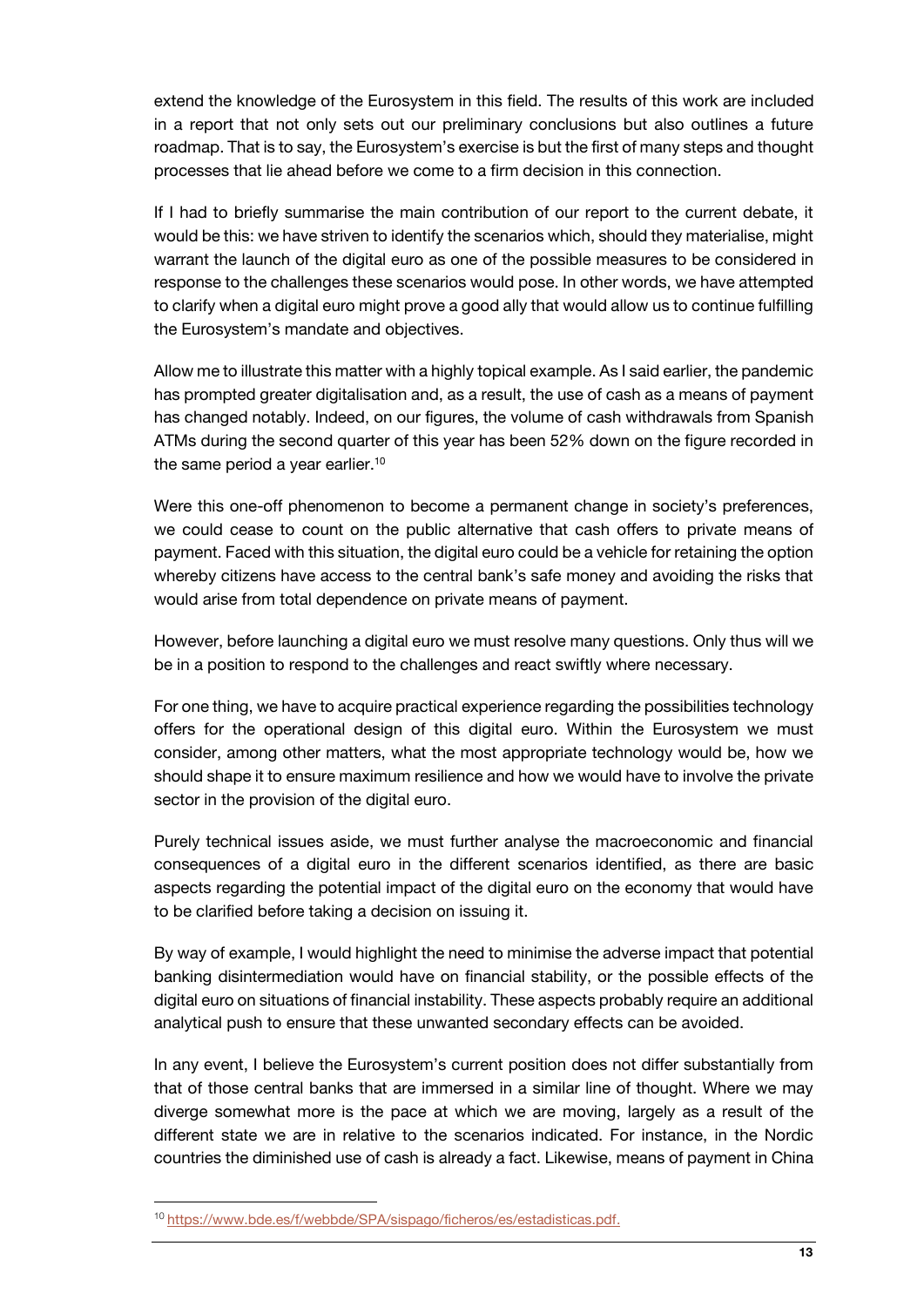appear to be tending towards concentration in ecosystems managed by a small group of local technological giants outside the traditional banking system.

What this discussion shows is the need we central banks have to understand the changes the economy is facing as a result of the digital transformation and, most particularly, to appreciate the scale of their impact on the financial sector.

The importance of the functions assigned to us both in monetary policy and in payment systems means our action must always have the broadest consensus and be preceded by rigorous and in-depth analysis. Squaring the rigour of our decisions in areas of undeniable importance for society at large with the flexibility and swiftness of response that a rapidly transforming economy demands poses a challenge. To resolve this challenge we must call on our capacity to anticipate these situations so as to be able to analyse them in good time and in all their depth. I consider that both the ongoing review of monetary policy strategy and the strategy to address the challenges arising from the growing digitalisation of the financial system are two sound exponents of this way of working. They will allow us to continue adding the maximum value to the European economy and, by extension, to Spanish society.

Thank you.